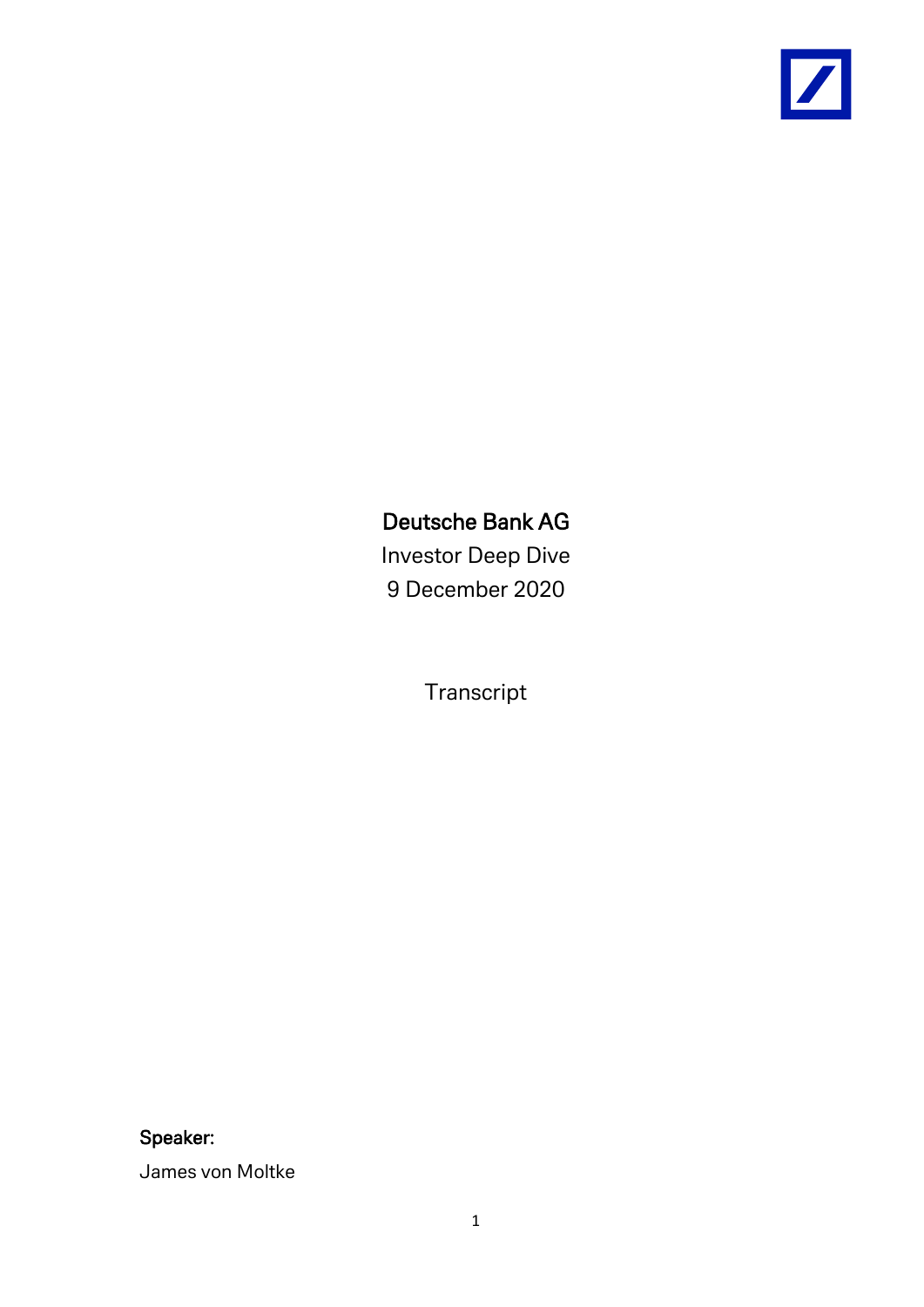## Slide 1 – Summary

- Hello and welcome also from me. I'm James von Moltke, Group CFO. I've been with the Bank since July 2017
- Christian has outlined our strategic vision and priorities
- I'll now take you through the details of our financial ambitions, where we stand today, and the path we see to 2022
- In summary:
- The work we've done on transformation has positioned us well to achieve our goals
- For 2020, we're on track with, or slightly ahead of, our plans
- Looking forward, the macro-economic challenges have intensified
- But the underlying performance of our franchise, and the additional actions we have taken, position us to continue our progress toward our 2022 ROTE target
- We remain focused on delivering all aspects of our plan
- This positions the company to distribute around 5 billion euros of capital to shareholders, starting in 2022
- Let's now go through the different aspects of the plan, starting on slide 2

## Slide 2 – Significant improvement in profitability

- A core objective of our transformation is to improve sustainable profitability
- That means generating positive operating leverage by growing revenues and, at the same time, reducing costs
- And we've done that in each quarter of this year, in the Core Bank and at a Group level
- This has driven significant improvements in profitability
- Improved Core Bank profitability has offset the negative impact of the Capital Release Unit wind-down, and higher provisions for credit losses given COVID-19
- More of the Core Bank's profitability will flow to the Group's bottom line, as the impact of the Capital Release Unit wind-down diminishes, provisions for credit losses normalize, and as we put transformation costs behind us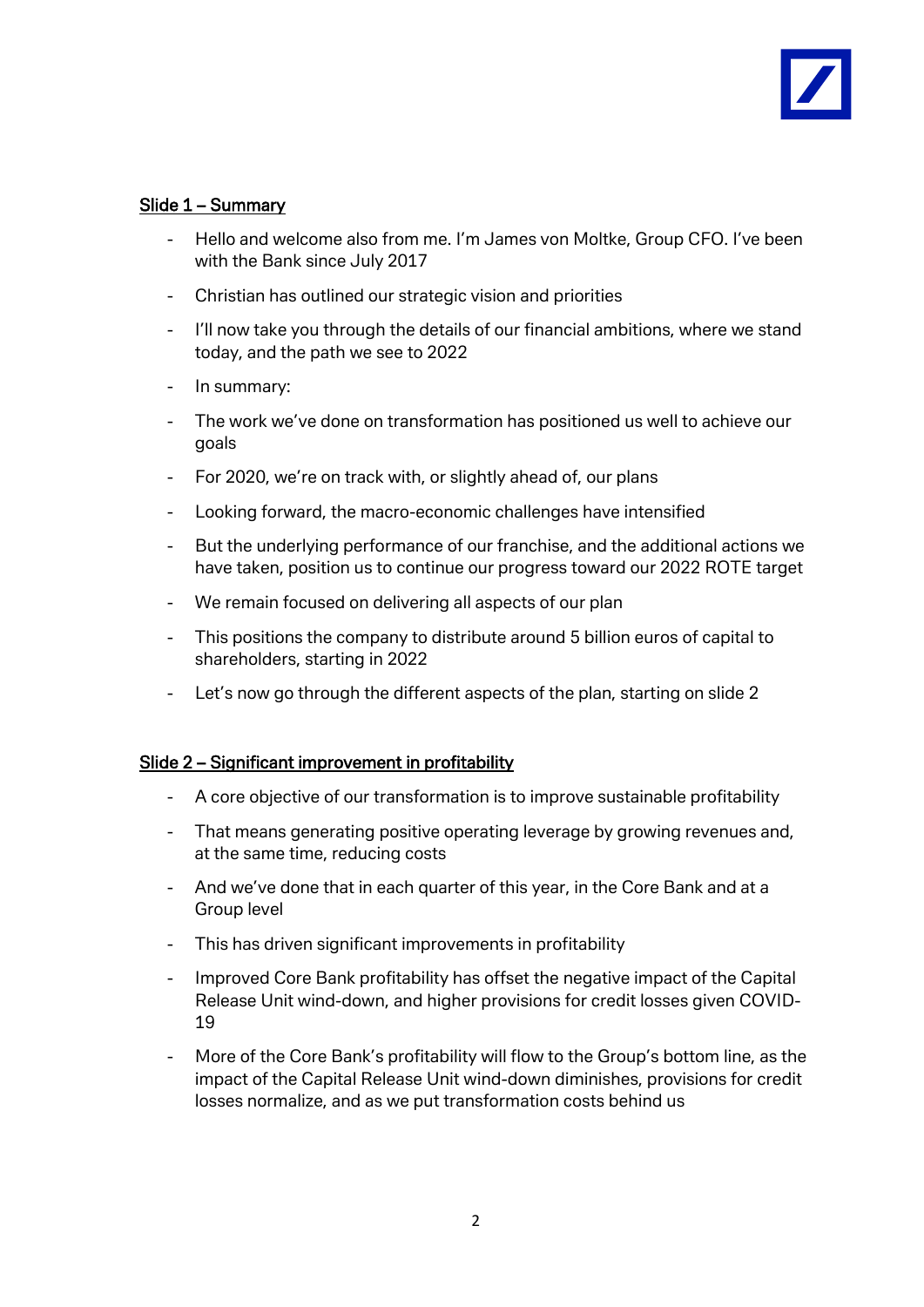

# Slide 3 – On track to achieve financial milestones

- As Christian said, we remain on track to reach our 2020 milestones, set out on slide 3
- We reaffirm our 19.5 billion euro target for adjusted costs excluding transformation charges and expenses eligible for reimbursement related to Prime Finance
- We remain confident in our guidance for provision for credit losses, which Stuart will discuss
- Our leverage ratio stands at 4.4%, tracking to our 2020 milestone of 4.5%
- Our Common Equity Tier 1 ratio, at 13.3%, is comfortably above our minimum threshold of 12.5% over the period to the end of 2022
- De-leveraging in the Capital Release Unit is also on track
- Delivering on our 2020 milestones provides a solid step-off for driving toward our 2022 targets
- Principally, the path to our 8% return on tangible equity objective

## Slide 4 – Our path to higher returns

- Slide 4 shows the key elements of that path
- We're conscious that any plan is impacted by the operating environment
- The headwinds we face have intensified since our strategy announcement in July last year
- However, we have demonstrated that this management team is capable of finding a path to its objectives, despite these changes
- Today, my colleagues and I will provide you with an outline of our current plan, in which we continue to see a path to our 8% RoTE goal for 2022
- We recognise that this is an ambitious plan in a challenging environment
- … but, based on where we stand today, it's achievable
- Let me now take you through the different elements, starting with revenues, on slide 5

## Slide 5 – Working to offset additional headwinds

- At our Investor Deep Dive last year, we described our revenue plan of 24.5 billion euros in 2022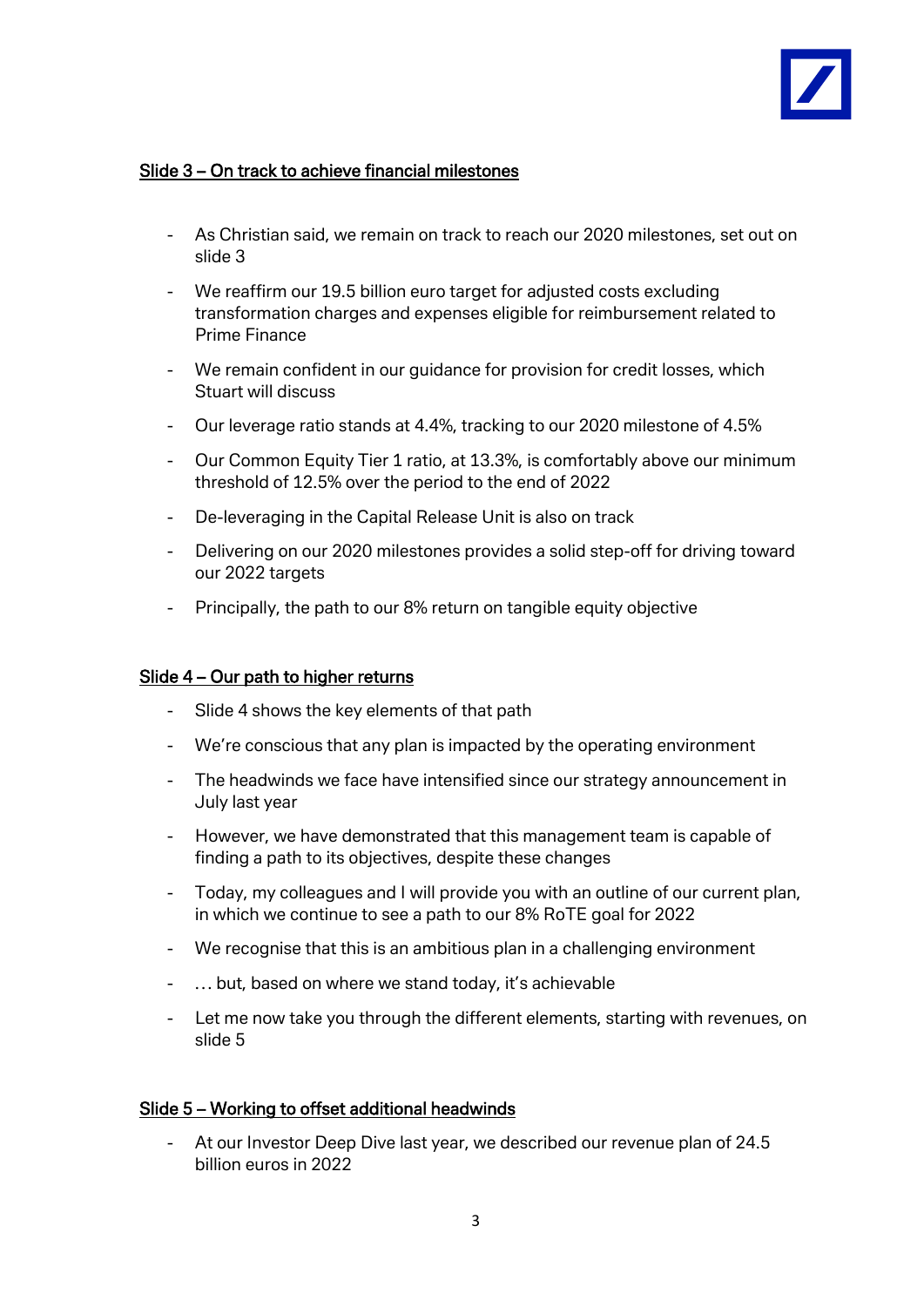

- Since then, we have performed ahead of plan in several areas
- First, as Christian highlighted, our businesses have outpeformed our prior assumptions
- We now expect our core businesses to generate around 800 million euros of additional revenues compared to our expectations one year ago - I will come back to this shortly
- Second, we said we'd lower funding costs
- Since then, our credit spreads have tightened, as the market has started to recognise our progress
- Simply by maintaining spreads on our unsecured instruments atcurrent levels and continuing our focused management of balance sheet resources, our funding costs will be approximately 200 million euros lower than our prior estimate
- Third, we are ahead of plan in passing through negative interest rates
- We have pricing agreements in place on accounts with 75 billion euros of deposits
- Relative to our assumption last year, we are currently generating around 100 million euros more revenue from this action, than we expected a year ago
- Regrettably, headwinds have intensified, most notably the interest rate outlook
- Compared to last December, the movement in forward interest rate curves has reduced our revenue forecast for 2022 by a further 1.2 billion euros
- Our assumptions on interest rate headwinds may prove conservative
- For example, we do not include any benefits from additional tiering or other measures by central banks
- The net result is that our current revenue plan of 24.4 billion euros in 2022, is broadly in-line with our planning assumption of a year ago
- We see this as achievable, even against a challenging backdrop

## Slide 6 – Businesses delivering on growth initiatives

- Slide 6 outlines the revenue growth areas that our business heads will discuss later
- Karl and Claudio will outline the Private Bank's revenue progression based on loan and AuM growth as well as repricing actions
- Stefan will explain the growth opportunities for the Corporate Bank, principally in Asia,and our strategic initiatives in payments and SME banking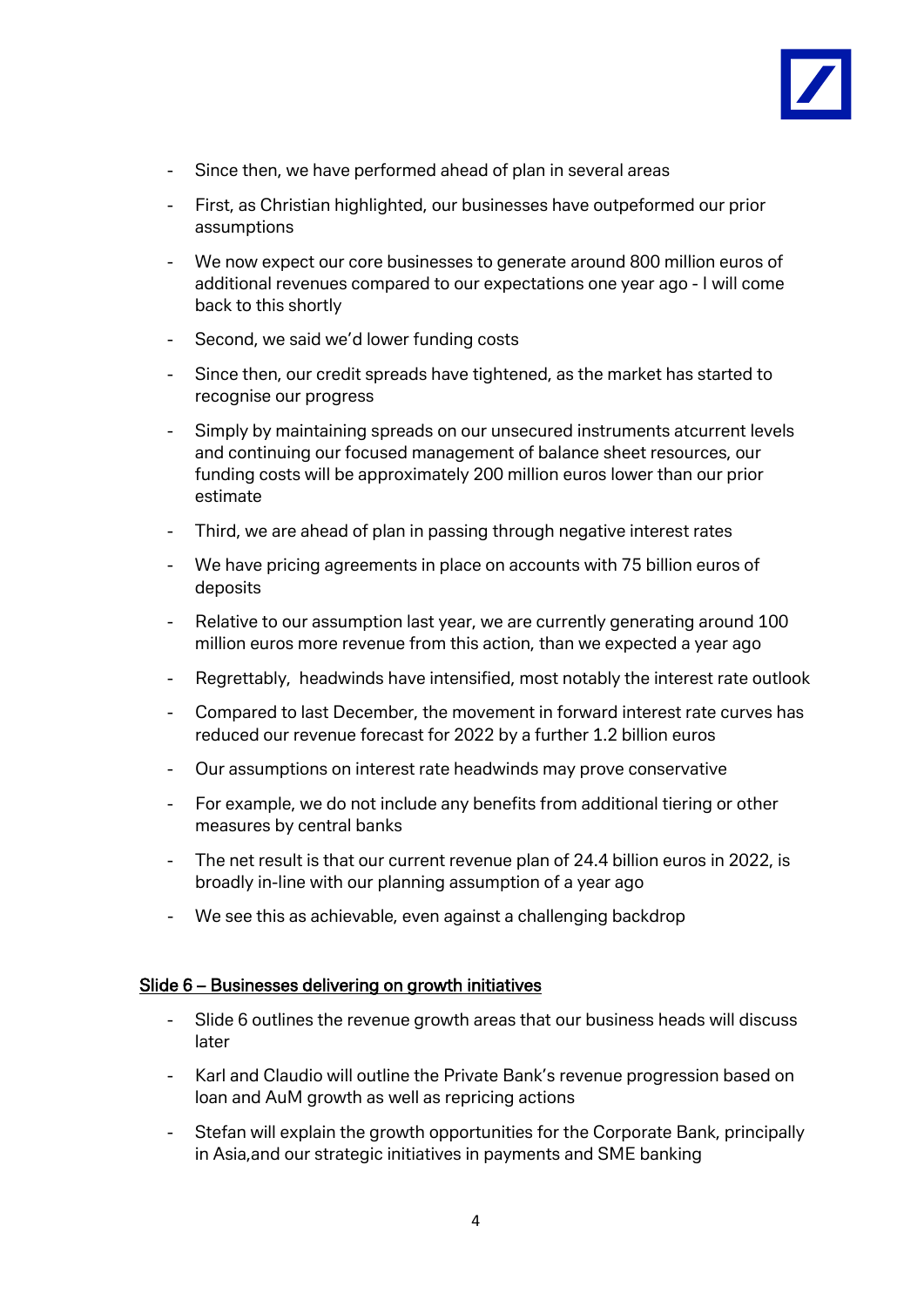

- Mark and Ram will explain why a sizeable portion of the revenue improvement the Investment Bank has achieved in 2020 should be sustainable
- They will describe how the benefits of client re-engagement combined with our targeted investments, position us well - even as the industry wallet normalises
- Finally, Asoka will outline why expanded partnerships and new product launches, including in ESG, should support the Asset Management top line
- In addition, we've been working intensively on cross-business collaboration. We're already seeing results, as Fabrizio will explain
- Building on these initiatives, let's now turn to our revenue assumptions by segment, on slide 7

## Slide 7– Updated revenue growth assumptions

- For the Core Bank overall, we still expect revenues to grow by around 1% per year in the period from 2018 to 2022
- Some of the specifics have changed, but we are performing in-line with, or better than, our original plans - especially in the Investment Bank
- With almost half of this period now behind us, we've generated 2% growth in the Core Bank, comparing the last 12 months to the year 2018
- In the remaining 9 quarters through 2022, we now expect Core Bank revenues to be broadly flat
- This development is driven principally by two factors:
- First, we expect modest revenue growth in the Corporate Bank and Private Bank
- The expected growth rates in these businesses are consistent with the underlying growth we see today
- This underlying growth should feed through to the top line as the interest rate headwinds roll off, consistent with the current forward curve
- Second, in the Investment Bank, we do expect that we'll give back some of the outperformance we've seen in 2020 as conditions normalise, but we expect toremain well ahead of our 2019 revenue level
- Now let's turn to costs, on slide 8

## Slide 8 – Reducing our adjusted cost targets

We see a clear path to our new 2022 cost target of 16.7 billion euros, below our prior target of 17 billion euros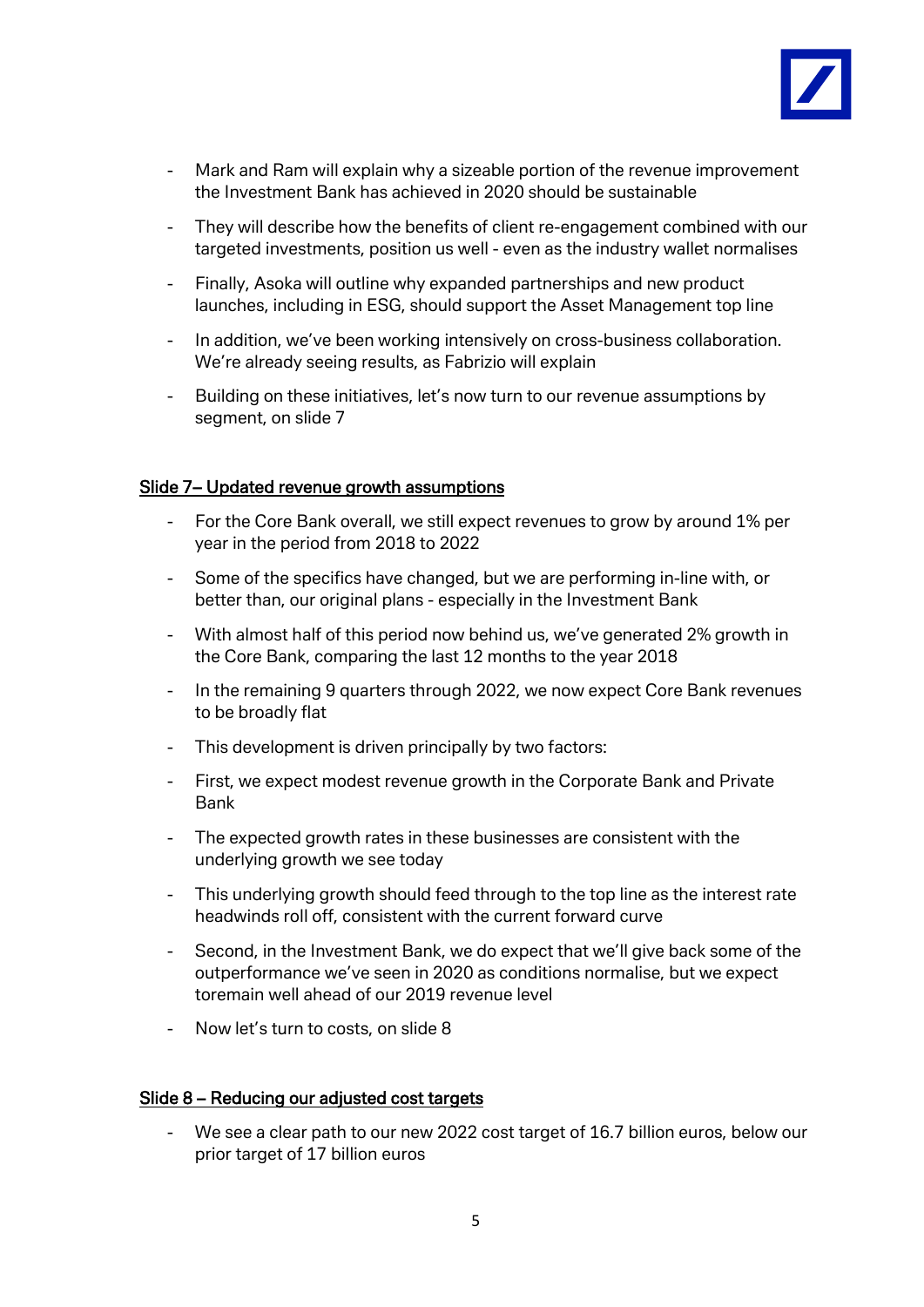

- The improvement is driven both by the momentum we've created on cost management so far, and by additional measures we've identified
- Some of these formed part of our response to COVID-19
- For 2021, we aim to reduce adjusted costs to around 18.5 billion euros, of which almost 80% is already in our run-rate
- Consistent with our prior plans and guidance, we do not expect a linear path of cost reductions to 2022 due to the investment burden we expect in 2021
- We plan incremental investments of 300 million euros next year, principally in our German IT integration, as Bernd and Karl will outline
- These investments position us to generate the savings required to reach our revised 2022 target and put us on a path to additional efficiencies in future years
- All our busineses will contribute to these cost reductions as you can see on slide 9

## Slide 9 – all businesses contributing to cost reductions

- From 2018 to the end of 2020, we will have reduced adjusted costs by 3.3 billion euros – more than half way toward our new 2022 target
- In the business session today, my colleagues will go through our assumptions in their respective businesses on our path to delivering a further 2.8 billon euros in savings by 2022
- The first stage of our strategy focused on front-office reductions these are now largely behind us
- Our targeted front-office hiring plans in both the Investment Bank and Wealth Management, which Mark and Claudio will outline, are fully factored in to our plan
- Reductions are increasingly focused on our infrastructure functions and the Private Bank, principally in Germany
- On slide 10, we describe how this path breaks down by cost item

## Slide 10 - Targeting additional reductions in adjusted costs

- We expect around 1.4 billion euros of annual savings in compensation and benefits, as we reduce our workforce
- IT costs should decline by almost 900 million euros, reflecting efficiency gains and more focused investments, as Bernd will describe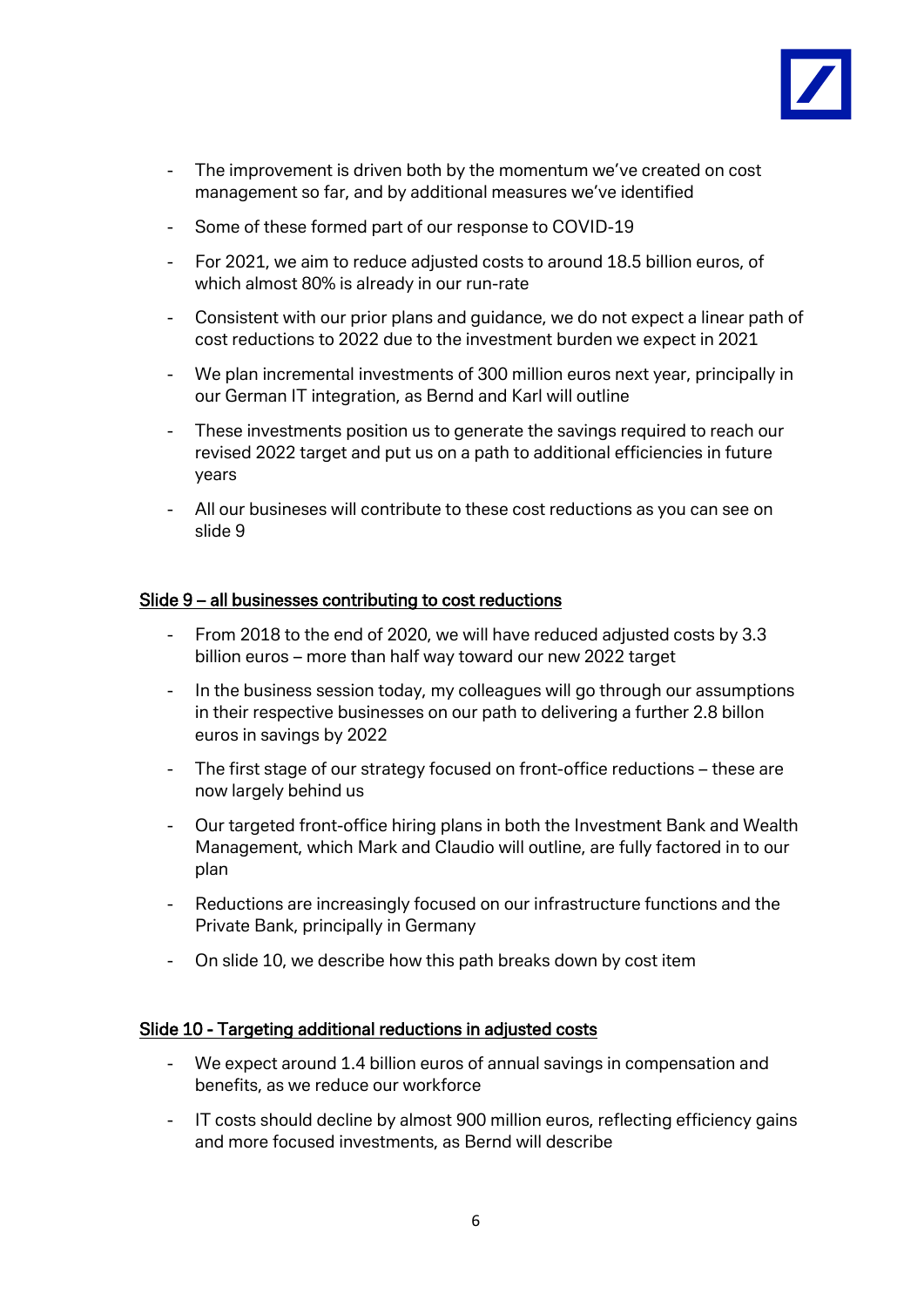

- We also anticipate savings of around 200 million euros in professional services – building on the savings we've already achieved in this area
- Part of the reductions across both IT and professional services comes from the internalisation of currently outsourced activities
- We expect additional savings of around 100 million euros in occupancy costs
- That compares to our assumption of flat costs in this area a year ago
- These additional savings represent new initiatives we have identified over the past year, including in response to COVID-19
- Beyond 2022, we expect occupancy costs to decline further, as we complete the migration to more efficient campuses in both London and New York
- Finally, our plans include assumptions on bank levies which are shown on slide 11

## Slide 11 – Bank levies should follow balance sheet reductions and simplification

- Bank levies have cost us around 2 billion euros over the last three years. That's equivalent to 30% of the entire German banking sector's contribution
- Going forward, we assume that the Single Resolution Board maintains its original target for an overall fund size of 55 billion euros
- On this basis, our contributions should decline to between 300 and 400 million euros in 2021 and 2022 respectively
- The SRB is currently contemplating raising the total fund size to above 70 billion euros
- Under that scenario, our bank levy assumptions would increase by around 300 million euros in each of the next two years
- Let me now turn from adjusted costs to transformation-related effects

## Slide 12 – Transformation-related effects

- Slide 12 compares the assumptions we made last year to our current plans
- Total spend through 2022 is broadly unchanged from our original plan, but we've made refinements in specific line items
- We expect Deferred Tax Asset valuation adjustments to be lower, reflecting our improved profitability and outlook
- This will be offset by higher costs in two areas
- First,restructuring & severance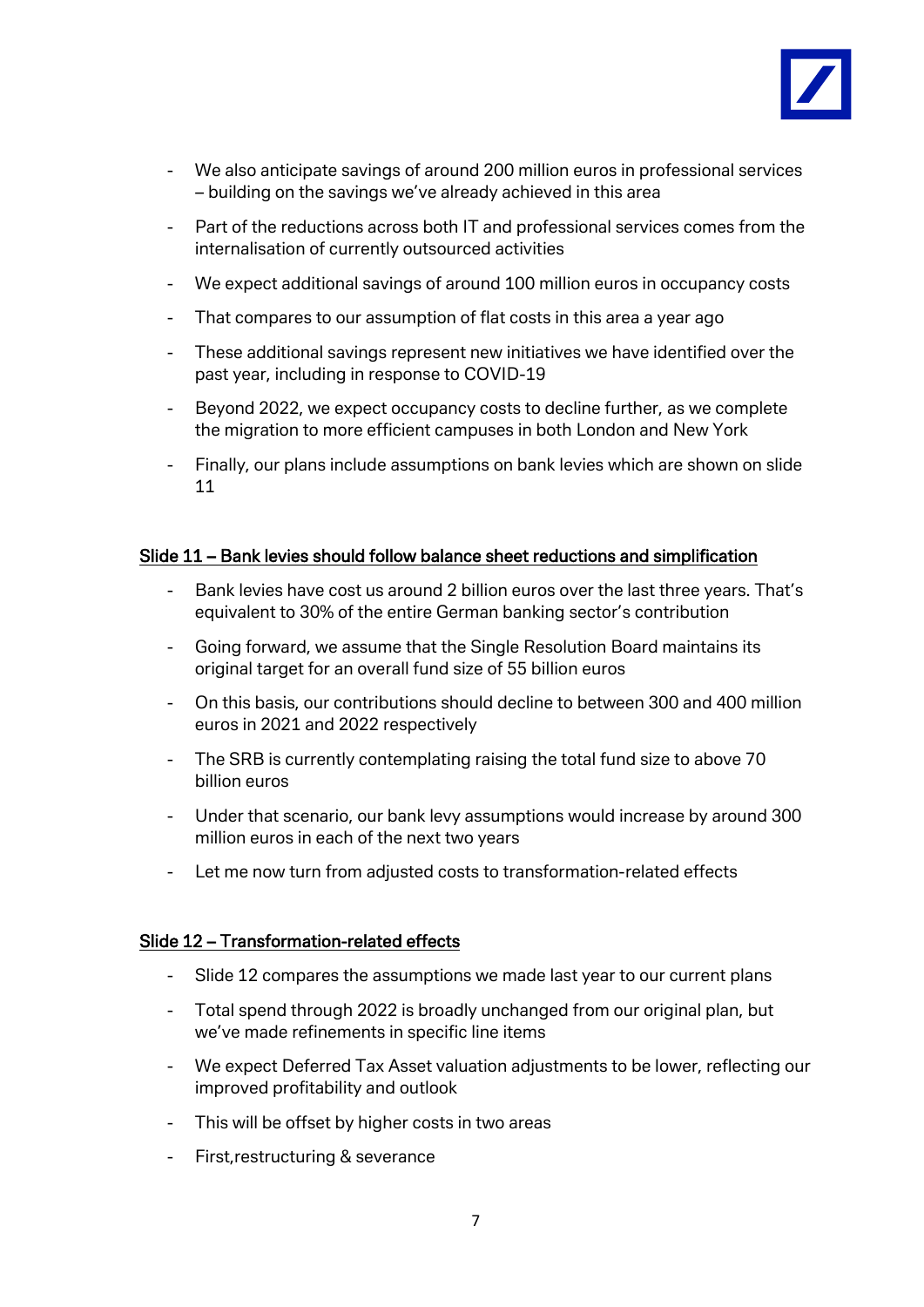

- This is driven partly by the higher involuntary redundancies we'll need to make, to offset the lower voluntary attrition we have seen since COVID-19
- We are also working on measures to reduce the workforce in a cost efficient, but socially responsible manner
- This includes agreements with third parties, for example the sale of Postbank Systems and the Prime Finance transfer
- These two agreements will result in almost 3,000 employees leaving the company with their jobs preserved
- Second, we see about 100 million euros of incremental transformation expenses for real estate
- By the end of this year, we will have put 85% of the total transformation-related effects we anticipate between 2019 and 2022 behind us
- Now let me turn to the Capital Release Unit on slide 13

## Slide 13 - Capital Release Unit: Consistent, measured execution

- The CRU has focused on three aims:
	- o reducing RWAs
	- o cutting leverage exposure
	- o and lowering costs
- So far, the pace of execution against all three has been strong
- Specifically:
- We reduced RWAs by 33 billion euros, or nearly half, since the end of 2018
- In CET1 terms, this implies the release of over 4 billion euros of capital, helping to offset the transformation impacts I just refered to
- We have cut leverage exposure by 191 billion euros, or nearly 70%, supporting our leverage ratio and improving our overall balance sheet efficiency
- Adjusted costs have come down by nearly half since the second quarter of 2019 – representing a reduction of 1.5 billion euros since 2018
- We have driven down the direct costs of the businesses moved into the CRU, particularly Equities
- We have also targeted at source the drivers of allocated costs, including trading books, systems and legal entities
- Reducing costs is one lever to reduce the P&L 'drag' of the CRU
- The other, is limiting the negative revenues on our wind-down efforts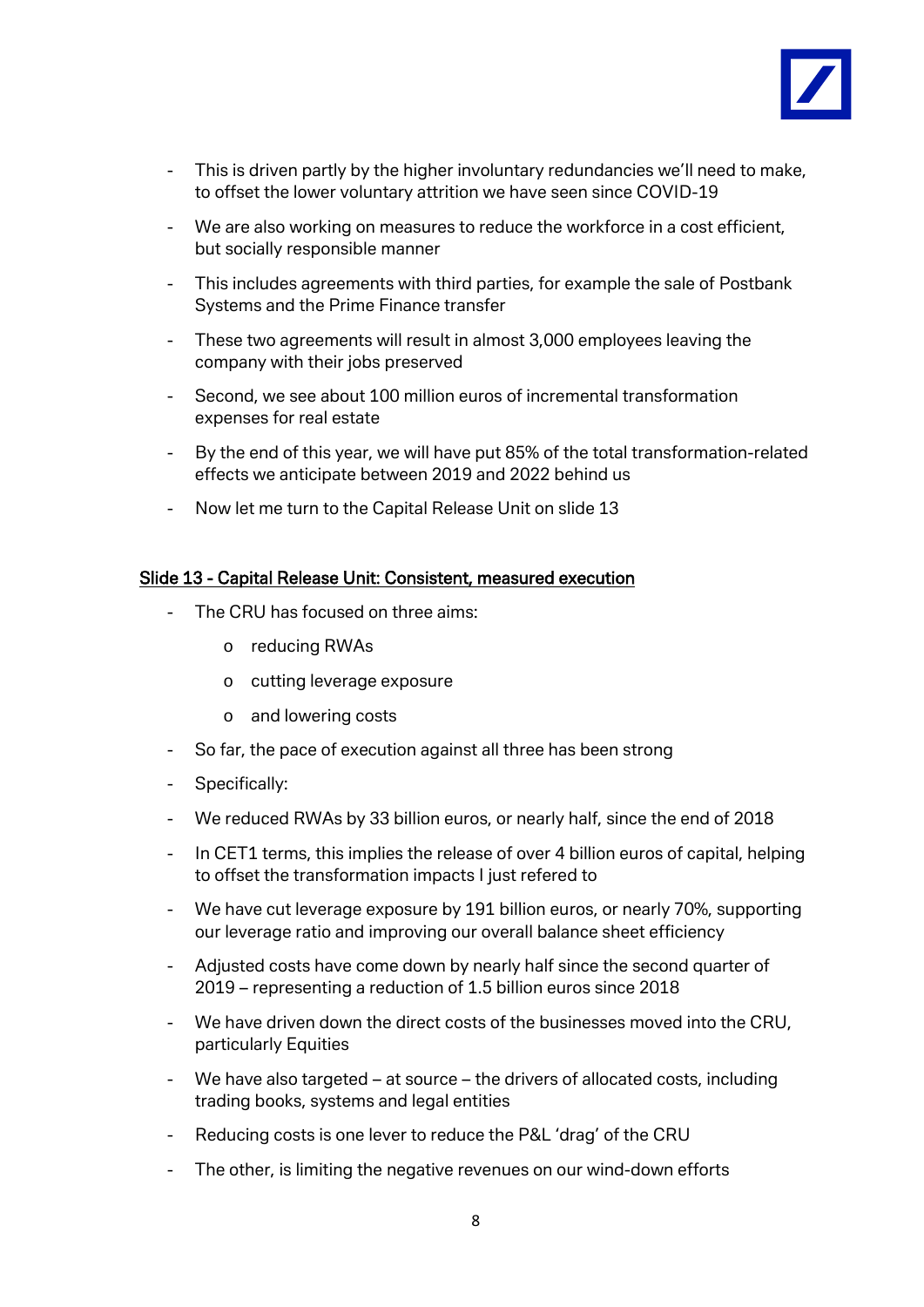

- The negative revenues from de-risking have proved to be more modest than we originally assumed, as we show on slide 14

## Slide 14 – De-leveraging impacts materially better than planned

- At last year's deep dive, we estimated that CRU would generate negative revenues in the range of 100 to 250 million euros per quarter, principally driven by de-leveraging
- So far, we have outperformed that guidance
- From CRU's inception to the end of September we have recorded 400 million euros of derisking costs associated with approximately 420 discrete deleveraging events
- 98% of these events have been P&L neutral or occurred broadly in-line with our existing marks
- De-leveraging has generated material negative P&L relating to only 8 events
- For these, we have seen or expect the positive lifetime capital impact to outweigh the upfront negative P&L cost
- For 2021, we expect a similar, or slightly lower, revenue burden from deleveraging, despite a slower pace of RWA reductions, as we detail on slide 15

## Slide 15 - Continued focus on economically rational deleveraging

- The glide path of asset reductions in the CRU will slow over the next 2 years
- By the end of 2022, we expect RWAs to be down to 32 billion euros
- This is in-line with our original target
- The remaining 9 billion euros of credit and market risk RWA is structurally challenging to exit but will carry limited market and valuation risk
- As we analyse the expected remaining portfolio, it maybe more economically rational to hedge this portfolio from thereon
- We believe that this decision reflects a better outcome for shareholders although it means leverage exposure will be higher than we originally estimated
- From 2022 onwards, the residual assets in the CRU are likely to incur only modest hedging and funding costs
- These costs should decline as assets roll off over their remaining life
- The weighted average life of this portfolio today is 6 to 7 years
- Now let's turn to the CRU's third objective: reducing costs, on slide 16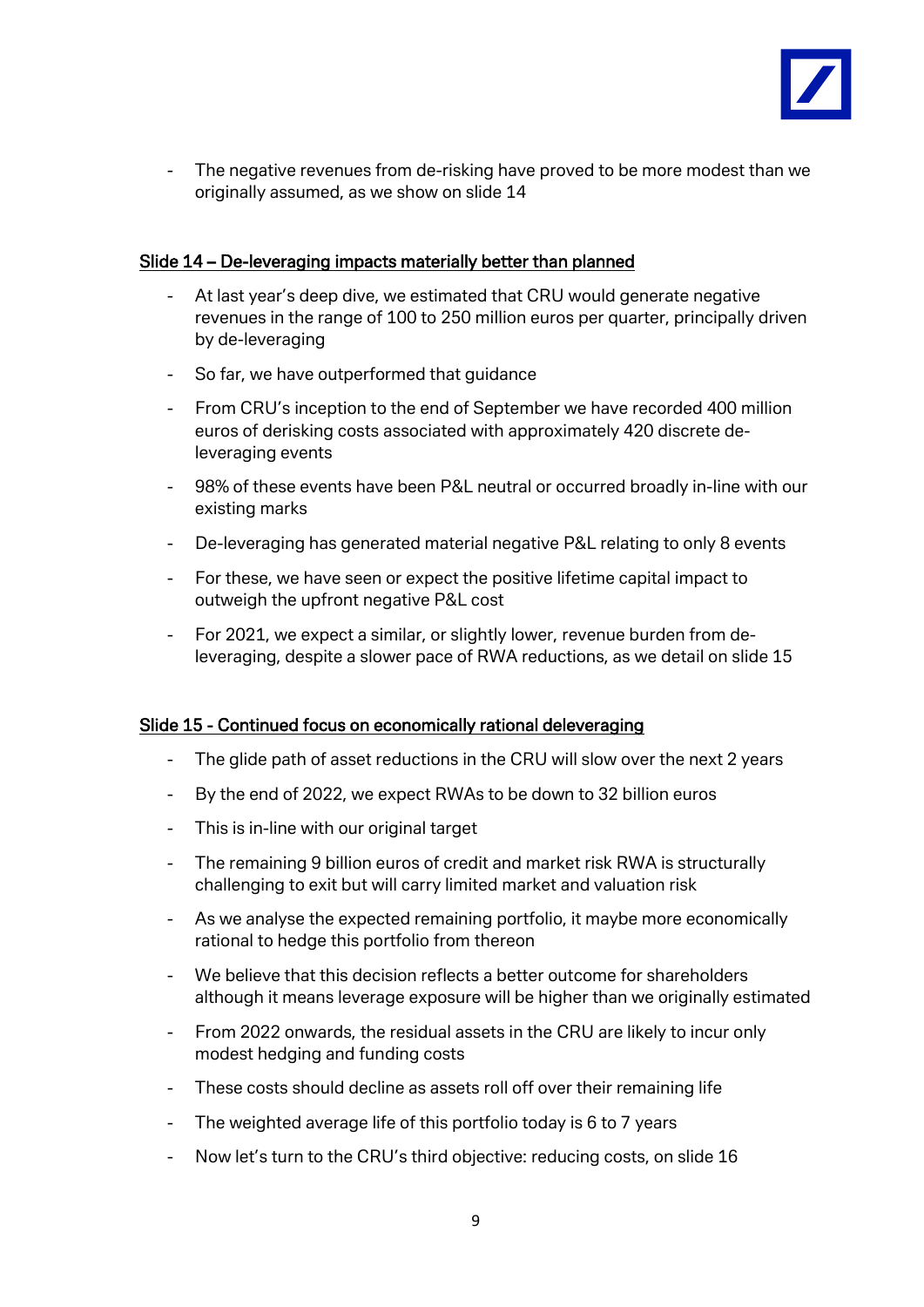

# Slide 16 - On track to reduce cost by 2.5 billion euros by 2022

- So far, we have reduced adjusted costs in the CRU by nearly half, to 1.8 billion
- In the next two years, we aim to reduce costs by an additional 1 billion euros
- We expect to achieve this through the completion of the Prime Finance transfer, lower bank levies, and reductions in costs allocated to the Unit
- Our original plan was for residual costs of around 1 billion euros in 2022
- We've identified an incremental 200 million euros of savings, thanks to the implementation of our Driver Based Cost Management program
- This program has reduced the expected residual costs to around 800 million euros
- We're confident that we have the tools and management focus to reduce residual costs further over time
- To sum up: the CRU has made excellent progress in reducing RWA, leverage exposure and costs
- with revenue impacts which have been significantly better than our expectations of last year
- Reducing the capital allocation to the Capital Release Unit is a central element of our resource allocation plans, which we outline on slide 17

## Slide 17 – Disciplined resource allocation

- Disciplined resource allocation is a core element of our strategic planning
- The underlying trends are broadly consistent with our prior disclosures
- Capital allocated to the core businesses should increase, as we wind down the **CRU**
- The Private Bank and Corporate Bank should see higher capital allocations reflecting our growth ambitions in these areas
- In the Investment Bank, we are reallocating existing resources into higher return areas – maintaining our discipline despite the improved revenue outlook
- Consequently, capital allocated to the Investment Bank should be broadly stable to today, at a little over 40% of the Group total
- Equity allocated to Sales & Trading activities, across the Investment Bank and the CRU, should continue to decline from around 40% of the Group total at the end of 2018, to around 30% by 2022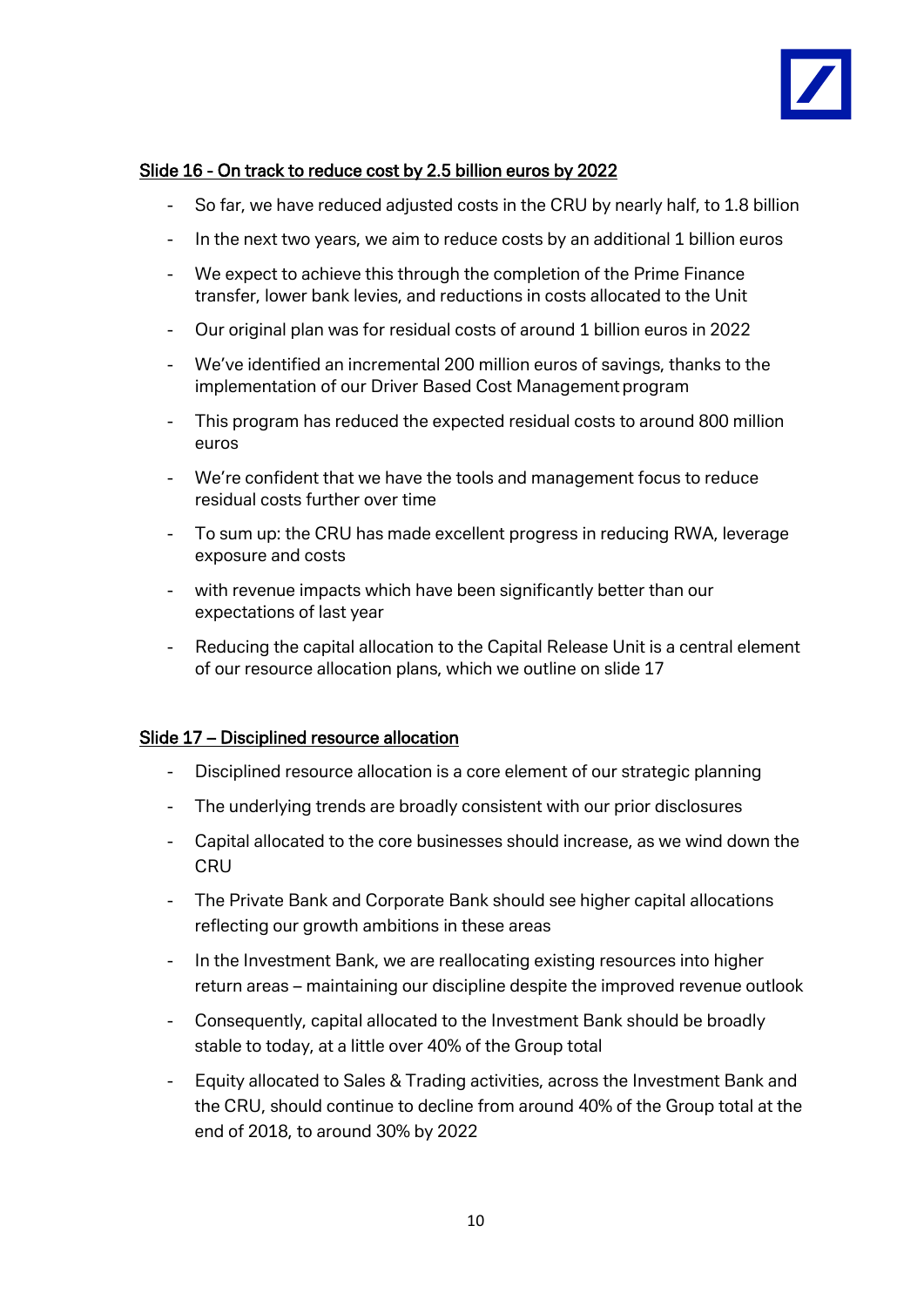

## Slide 18 – Improving returns over time

- On slide 18 we set out our goals for returns in our core businesses that support the path to our 2022 targets
- We remain committed to our overall return target
- But the returns in individual businesses differ from our original assumptions, as we'll discuss in the business sessions shortly
- On slide 19, we set out how the different businesses contribute to the overall Core Bank return target in 2022

## Slide 19 – Our path to improved Core Bank returns

- In the first nine months of 2020, Core Bank post tax RoTE improved to 6% on an adjusted basis, up from 3% in the same period of 2019
- While the relative contribution between the core businesses has changed, we continue to see a path to a Core Bank return of least 9% in 2022
- This level of return in the Core Bank is consistent with our Group return target which we set out on slide 20

## Slide 20– Our path to improved Group profitability

- As you can see, the majority of the improvement in Group RoTE should come from factors in our control: cost reductions and the wind-down of the CRU
- Delivery on these elements alone will improve our RoTE by 6 percentage points compared to the 9 month 2020 level
- Additionally, we expect provision for credit losses to return to more normalised levels by 2022, as Stuart will explain
- We assume a modest decline in Group revenues, consistent with the normalization in investment banking we have mentioned in 2022 compared with the first nine months of 2020 annualized

## Slide 21 – Prudently deploying resources to offset headwinds

- − As I described earlier, we have measures in place to offset the additional interest rate headwinds
- − Capturing these revenue opportunities will require some balance sheet growth relative to our prior expectations
- − We now expect our balance sheet to be more or less unchanged from the Q3 2020 level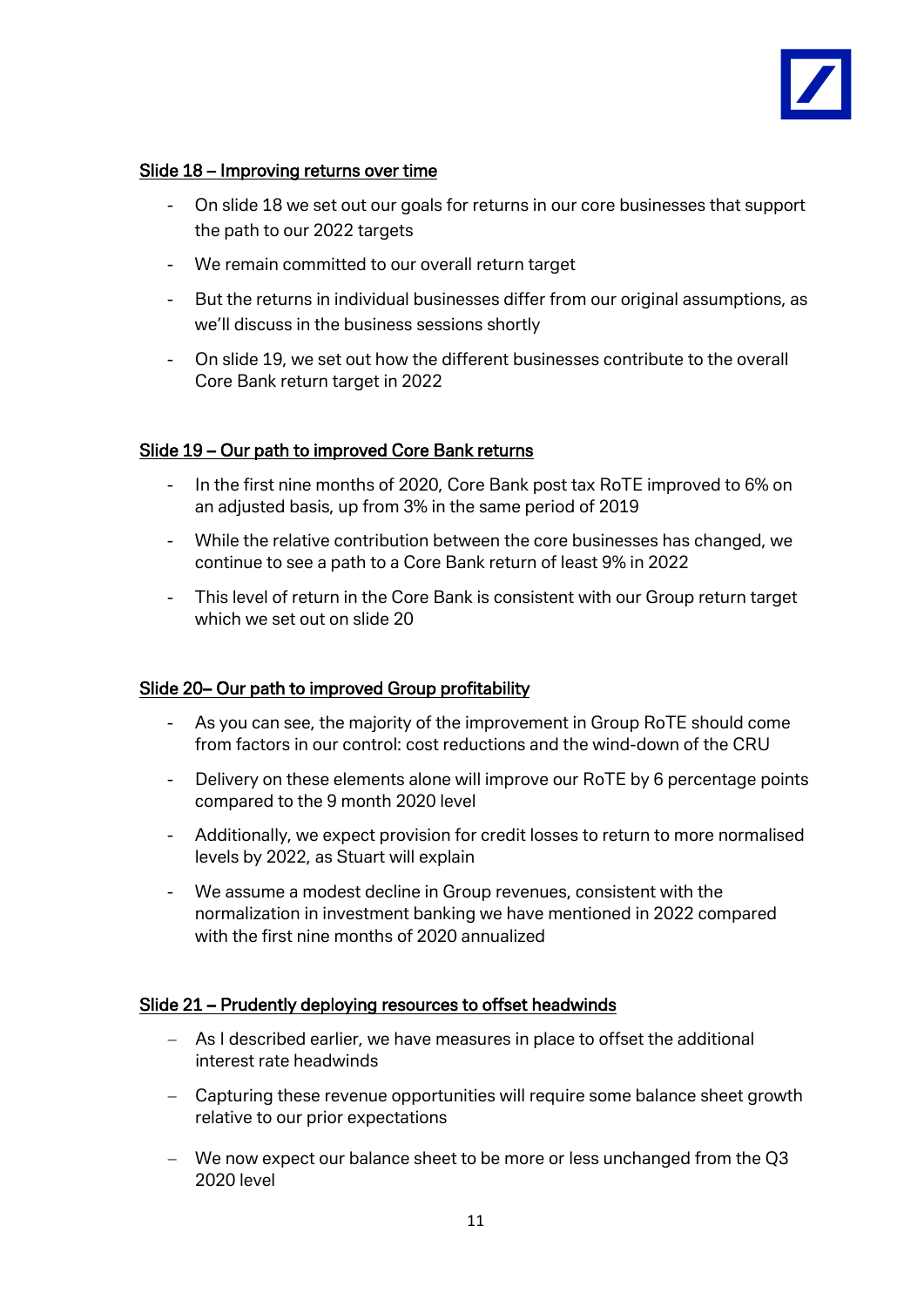

- − We expect to redeploy some of our excess liquidity into loan growth in the Corporate Bank and Private Bank
- − As a result, we foresee improvements in the leverage ratio, but at a slower pace
- − Our 2022 ratio assumes that the temporary exclusion of cash deposited with central banks lapses, which negatively impacts our ratio by [40] basis points
- − Taking these factors into account, our new target is 4.5%, still comfortably above our 3.75% regulatory requirement from 2023

## Slide 22 – Well positioned to offset regulatory headwinds

- These return targets that I outlined earlier take full account of future regulatory inflation, which we outline on slide 22
- We take a conservative approach to planning for this
- To date, our assumptions for the total impact of regulatory inflation have been broadly accurate
- However, the timing has been somewhat slower than we anticipated
- By year end 2020, we will have absorbed 10 billion euros of additional inflation
- This includes 6 billion in the first nine months with around 4 billion euros to come in the fourth quarter
- Our 2021 outlook is unchanged at 15 billion euros
- Compared to our prior forecasts, we now expect the 5 billion euros of inflation related to the definition of default to shift into 2022
- Looking further out, our assumptions on the impact of the Basel 3 final rules remain unchanged
- Overall, we expect organic capital generation to keep us in line with requirements, without any further positive benefits from rule changes
- Greater clarity on regulatory headwinds gives even greater confidence relating to the capital outlook through the remainder of our transformation
- This gives us a clear line of sight to our updated capital path, on slide 23

## Slide 23 – Managing our capital position

- Our current CET1 ratio of 13.3%, provides sufficient headroom to absorb anticipated regulatory inflation and to support growth in our core businesses
- In the near-term we are committed to keeping our CET1 ratio above 12.5%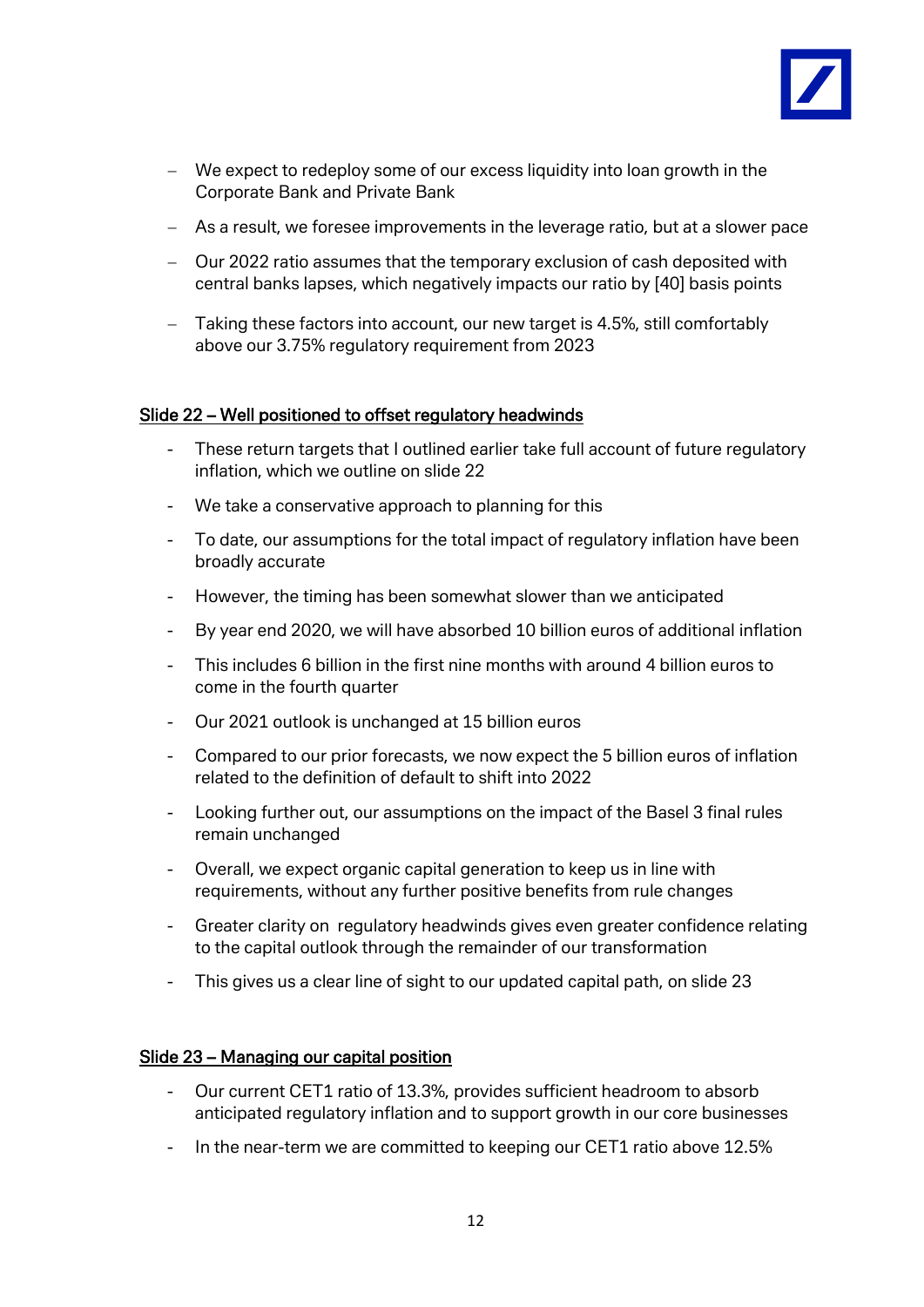

- As organic capital generation by the Core Bank improves, more falls to the bottom line for distribution to shareholders
- We are commited to using capital in a disciplined manner
- Our plan assumptions, and the likely path of regulatory inflation, are consistent with returning 5 billion euros of capital to shareholders starting in 2022
- Subject to regulatory approval, we would look to begin dividends and share buybacks in 2022

## Slide 24 – Financial targets

- − On slide 24, we summarise our updated financial targets for 2022
- − Some of the constituent parts have changed, for the reasons we've discussed
- − However, our overall commitment to our post-tax return on tangible equity targets, both for the Group and the Core Bank, remains unchanged
- − With that: let me conclude

## Slide 25 – Conclusion

- We have made significant progress
- We're on track to meet or exceed our 2020 objectives
- We recognise that going forward, execution risks have risen, notably due to the macro-economic uncertainty around the impact of COVID-19
- However, the improved outlook in our businesses, and other measures, are currently sufficient to offset the increased headwinds
- We are committed to making further progress toward our goals
- As we will demonstrate, our path may change, but our destination remains the same
- This management team is committed to our 2022 targets
- This includes an 8% post-tax ROTE in 2022
- We are confident along our journey to higher returns on capital as well as return of capital
- Thank you